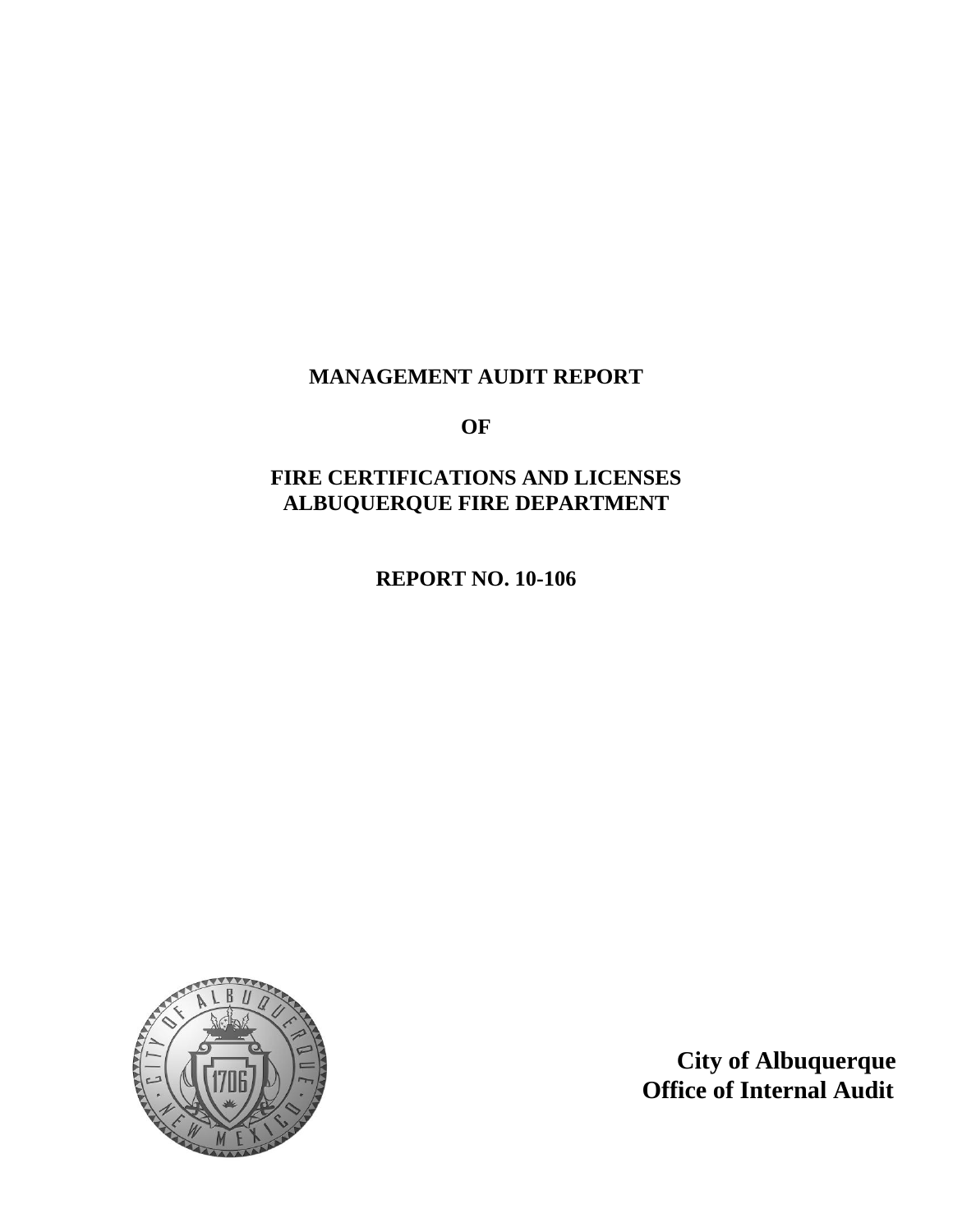#### Fire Certifications and Licenses Albuquerque Fire Department Report No. 10-106 **Executive Summary**

The Office of Internal Audit (OIA) conducted a management audit of Albuquerque Fire Department (AFD) Certifications and Licenses. The audit was included in the fiscal year (FY) 2011 audit plan.

The mission of AFD is to save lives, and protect property and the environment, while continuing to emphasize fire fighter safety and survival. Serving in dual roles as both fire fighters and emergency medical technicians, the men and women of the AFD Fire & Rescue Emergency Services Division (FRES) are responsible for providing fire suppression and emergency medical services. There are regulatory requirements AFD FRES personnel must meet in order to acquire and maintain the licenses and certifications necessary to accomplish their mission.

#### **Is AFD meeting the documentation guidelines of licenses and certifications?**

A sample of 23 out of 675 fire department training files were reviewed to determine if they contained the supporting documentation for the required licenses and certifications.

- The files sampled did not contain all of the certification documentation.
- All the files sampled contained the required licensure documentation.
- AFD does not maintain a master listing of certifications for uniformed employees.
- The files sampled indicated that the uniformed employees required to attend driver refresher training had not done so.

There were additional items found as a result of the testing performed for this objective.

- An AFD employee who serves as a trainer for an organization outside of the City did not receive the required written approval from the AFD Chief or the Chief Administrative Officer.
- An AFD employee was granted educational leave to attend courses that were not a requirement of his job.
- Trainers who participate in employment activities outside the City did not have current or properly approved Outside Employment forms.

## **Are AFD training records secure, both those tracked in the Fire Record Management System (RMS) and those maintained as hard copies?**

Training records tracked in Fire RMS and maintained as hard copies are secure.

There were additional items found as a result of the testing performed for this objective.

- An AFD trainer did not follow City cash handling, accounts receivable and accounting policies for the sale of CPR cards.
- AFD does not have a RMS or Incident Qualification Systems user password policy.

#### **Has AFD implemented recommendations made by the New Mexico Department of Health Emergency Medical Systems EMS Bureau in an audit conducted in 2005?**

AFD has fully implemented seven, partially implemented three, and has not implemented one of the recommendations.

#### **Recommendations and management responses are included in the audit report.**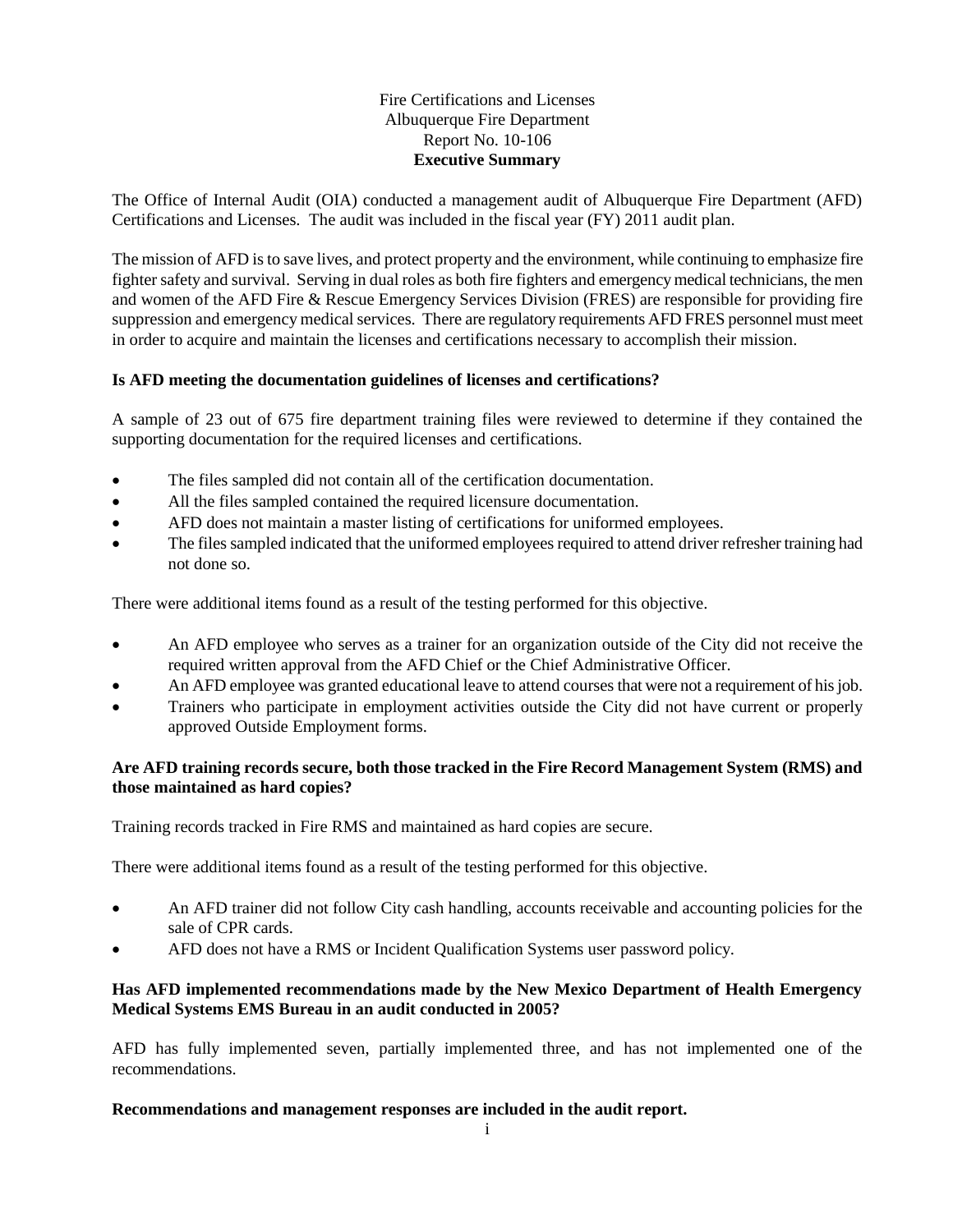

*City of Albuquerque*

 *Office of Internal Audit* **P.O. BOX 1293 ALBUQUERQUE, NEW MEXICO 87103**

September 2, 2011

Accountability in Government Oversight Committee City of Albuquerque Albuquerque, New Mexico

Audit: Management Audit Fire Certifications & Licenses Albuquerque Fire Department 10-106

## **FINAL**

## **INTRODUCTION**

The Office of Internal Audit (OIA) conducted a management audit of Albuquerque Fire Department (AFD) Certifications and Licenses. The audit was included in the fiscal year (FY) 2011 audit plan.

The mission of AFD is to save lives, and protect property and the environment, while continuing to emphasize fire fighter safety and survival. Serving in dual roles as both fire fighters and emergency medical technicians, the men and women of the AFD Fire & Rescue Emergency Services Division (FRES) are responsible for providing fire suppression and emergency medical services. There are regulatory requirements AFD FRES personnel must meet in order to acquire and maintain the licenses and certifications necessary to accomplish their mission.

AFD FRES has 675 firefighters who serve in these dual roles of which 488 are emergency medical technicians (EMT) and 187 are paramedics licensed under New Mexico Administrative Code (NMAC) 7.27.2 Licensing of Emergency Medical Services (EMS). Individuals wanting to become fire fighters for AFD must possess a current, valid, and permanent State of New Mexico EMT license at the basic level or higher as a minimum requirement to be considered for the cadet program.

EMT and paramedic licenses are renewed every two years. The renewal training consists of continuing education (CE) and refresher training. CE is taught in-house, and refresher training is conducted through the University of New Mexico (UNM) Department of Emergency Medicine EMS Academy.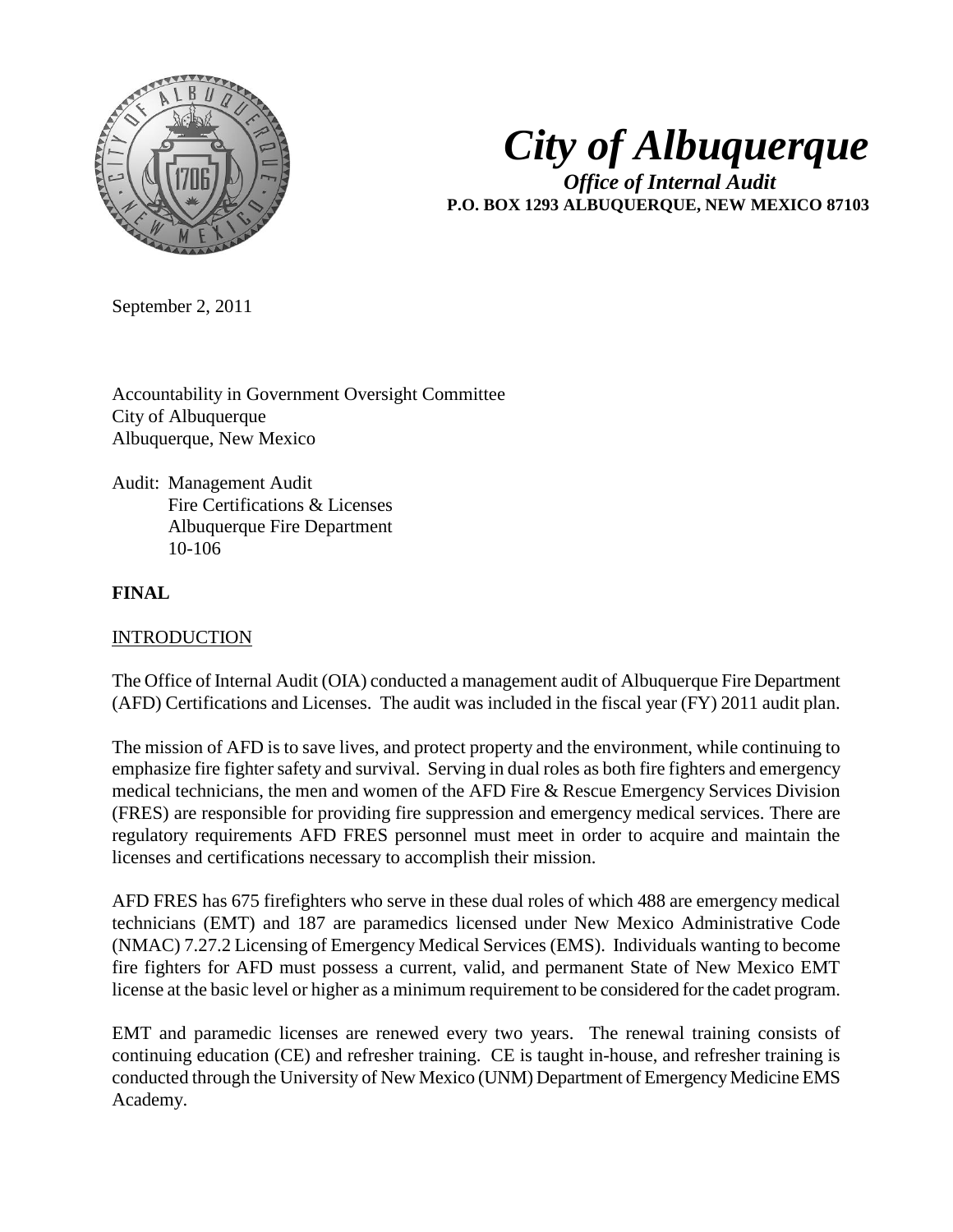The firefighters who want to specialize in various fire suppression disciplines such as Wild Land and Hazardous Materials must be certified. These specialized certifications require an initial examination and periodic refresher training. Some certifications, such as firefighter I and II must be achieved while the individual is enrolled in the AFD cadet program. These require an examination, but do not require additional refresher training.

AFD has revised a Fire Chief's Directive known as the Promotional Eligibility Requirements. Beginning in FY 2012, AFD uniformed personnel interested in being considered for promotion to higher levels of rank, such as driver, lieutenant, captain, and commander will have to achieve various certifications as well as a certain number of college course hours. The requirements for each position will increase every two years until FY 2020 when the requirements will be at the maximum level. Some positions, such as captain and commander, will require an associates or bachelor degree.

## AUDIT OBJECTIVES

The objectives of the audit were to determine:

- Is AFD meeting the agency and department documentation guidelines of licenses and certifications?
- Are AFD training records secure, both those tracked in the Fire record management system (RMS) and those maintained as hard copies?
- Has AFD implemented recommendations made in the 2005 audit conducted by the EMS Bureau?

## SCOPE

Our audit did not include an examination of all functions and activities related to AFD Certifications and Licenses. Our scope primarily focused on the maintaining, tracking, and securing of certification and licensure documentation during FY 2010 and 2011.

This report and its conclusions are based on information taken from a sample of transactions and do not intend to represent an examination of all related transactions and activities. The audit report is based on our examination of activities through the completion of fieldwork, May 11, 2011 and does not reflect events or accounting entries after that date.

We conducted this performance audit in accordance with generally accepted government auditing standards. Those standards require that we plan and perform the audit to obtain sufficient, appropriate evidence to provide a reasonable basis for our findings and conclusions based on our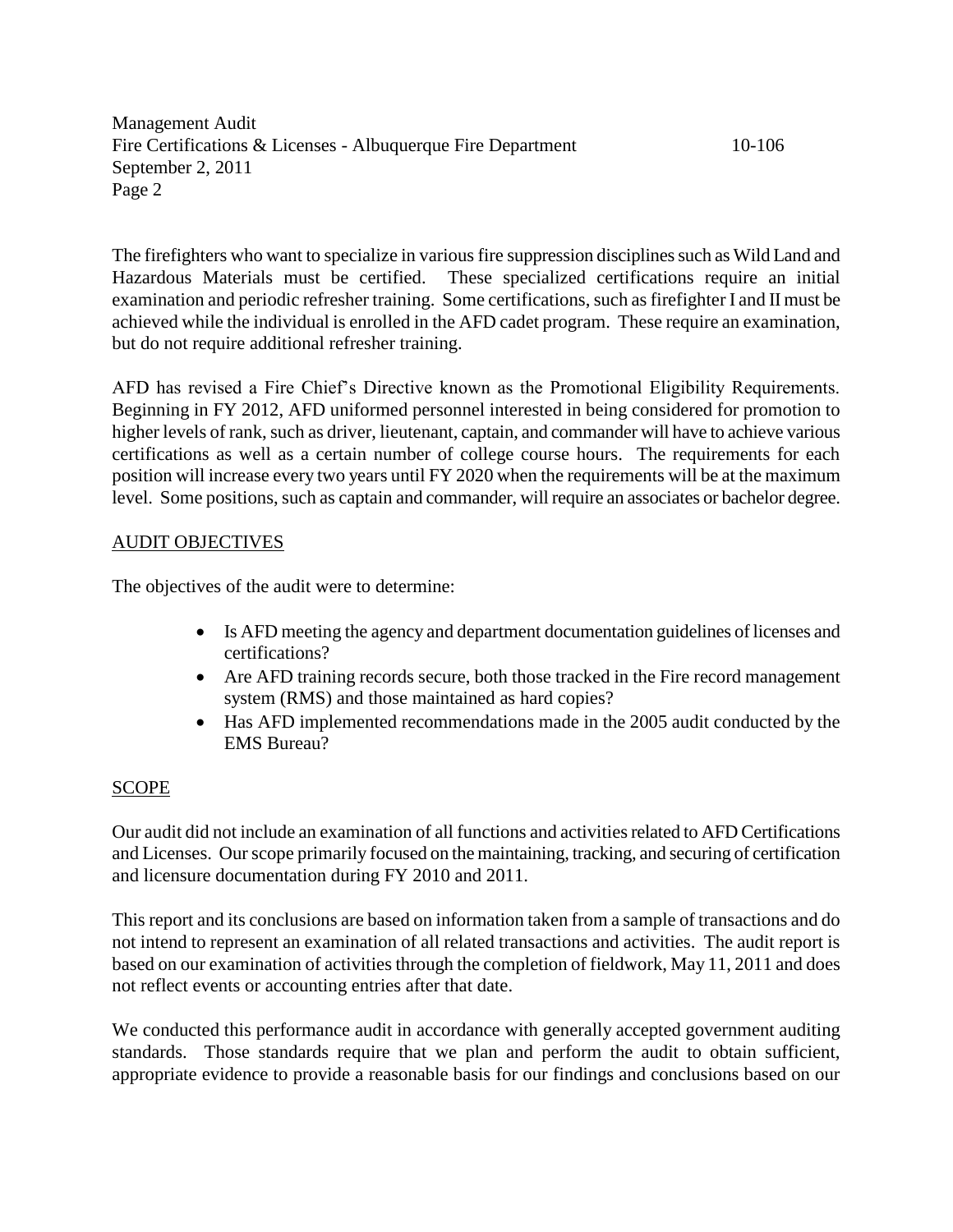audit objectives. We believe that the evidence obtained provides a reasonable basis for our findings and conclusions based on our audit objectives.

## METHODOLOGY

OIA interviewed AFD personnel, Department of Finance and Administrative Services (DFAS) - Information Technology Services Division personnel, EMS Bureau personnel, and UNM EMS Academy personnel. Documents and processes reviewed include the following:

- NMAC 7.27.2. Licensing of EMS Personnel
- National Fire Protection Association Standards
- Fire Record Management System (RMS) Administrator's and User's Guide
- EMS Bureau Audit Report issued on April 13, 2005
- EMS Bureau Continuing Education Guidelines, revised January 2010
- Albuquerque Area Fire Fighters Collective Bargaining Agreement for the period July 1, 2008 through June 30, 2011
- AFD Standard Operating Guidelines
- City of Albuquerque (City) Personnel Rules and Regulations
- OSHA Regulations
- International Code Council certification renewal requirements
- IT Governance Institute's Control Objectives for Information and related Technology (CobiT) audit guidelines
- Government Finance Officers Association (GFOA) Best Practices
- Administrative Instruction (AI) 2-8: Handling Deposit of Public Monies
- The City Cash Management Policies & Procedures Manual (Cash Handling) Manual)
- AI 2-2: Credit, Collection and A/R Policy

## FINDINGS

The following findings concern areas that we believe could be improved by the implementation of the related recommendations.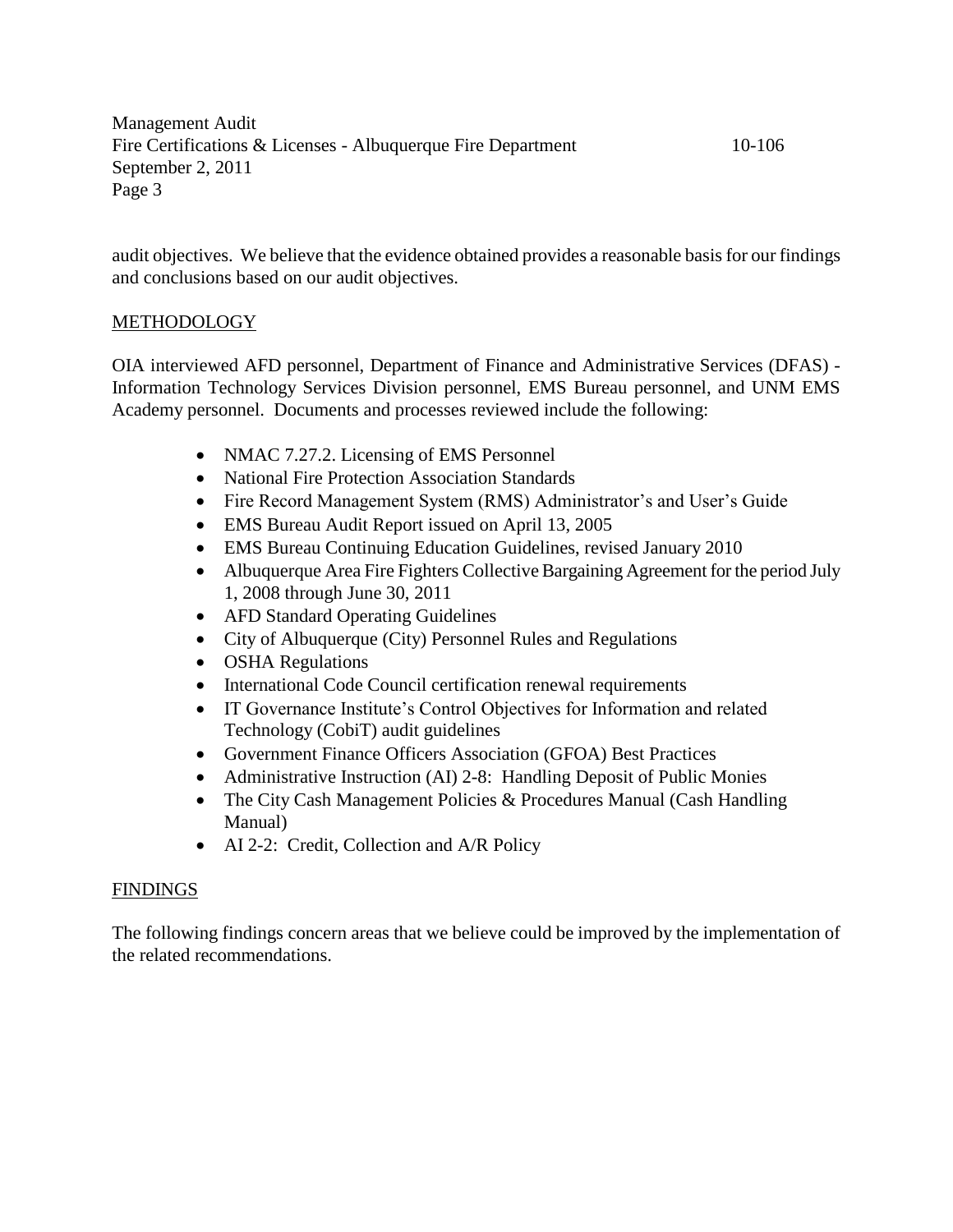## 1. AFD SHOULD IMPLEMENT A MASTER CERTIFICATION LISTING AND DRIVER REFRESHER TRAINING.

The AFD -Training Division (Training) maintains files containing licenses and certification training documentation for 675 uniformed employees. OIA tested a statistical sample of 23 employees to verify if AFD is meeting licensure and certification guidelines.

## *A. Missing Certification Documentation*

OIA determined that 17 of 23 files (74%) were missing one or more certifications. In total 53 certifications were not found. All of the files tested contained supporting documentation for licensures.

AFD does not maintain a master listing of certifications by uniformed employee. Instead, they rely on the contents of each individual file to determine which certifications each employee holds. AFD Standard Operating Guideline (SOG) 9-1-03 states that certifications will be kept on file at the AFD Training Academy.

If certifications are not tracked, it will be difficult to determine which certifications are held by individuals and if they are current on their training.

## *B. Driver Training*

OIA also determined that 13 of 23 uniformed employees (57%) have not attended driver refresher training. The remaining 10 uniformed employees tested (43%) are in jobs that do not require driver refresher training.

Currently, AFD does not offer regular driver refresher training. National Fire Protection Association Standard 1451 Fire Service Vehicle Operations Training Program requires driver training to be provided for all members as often as necessary, but not less than twice each year. SOG 6-1-03 requires all firefighters eligible to upgrade to the rank of driver, promoted drivers, quality improvement officers, and field commanders to attend a driver refresher class annually.

If AFD drivers do not regularly receive training, they may pose a hazard to themselves, other AFD members, or the public.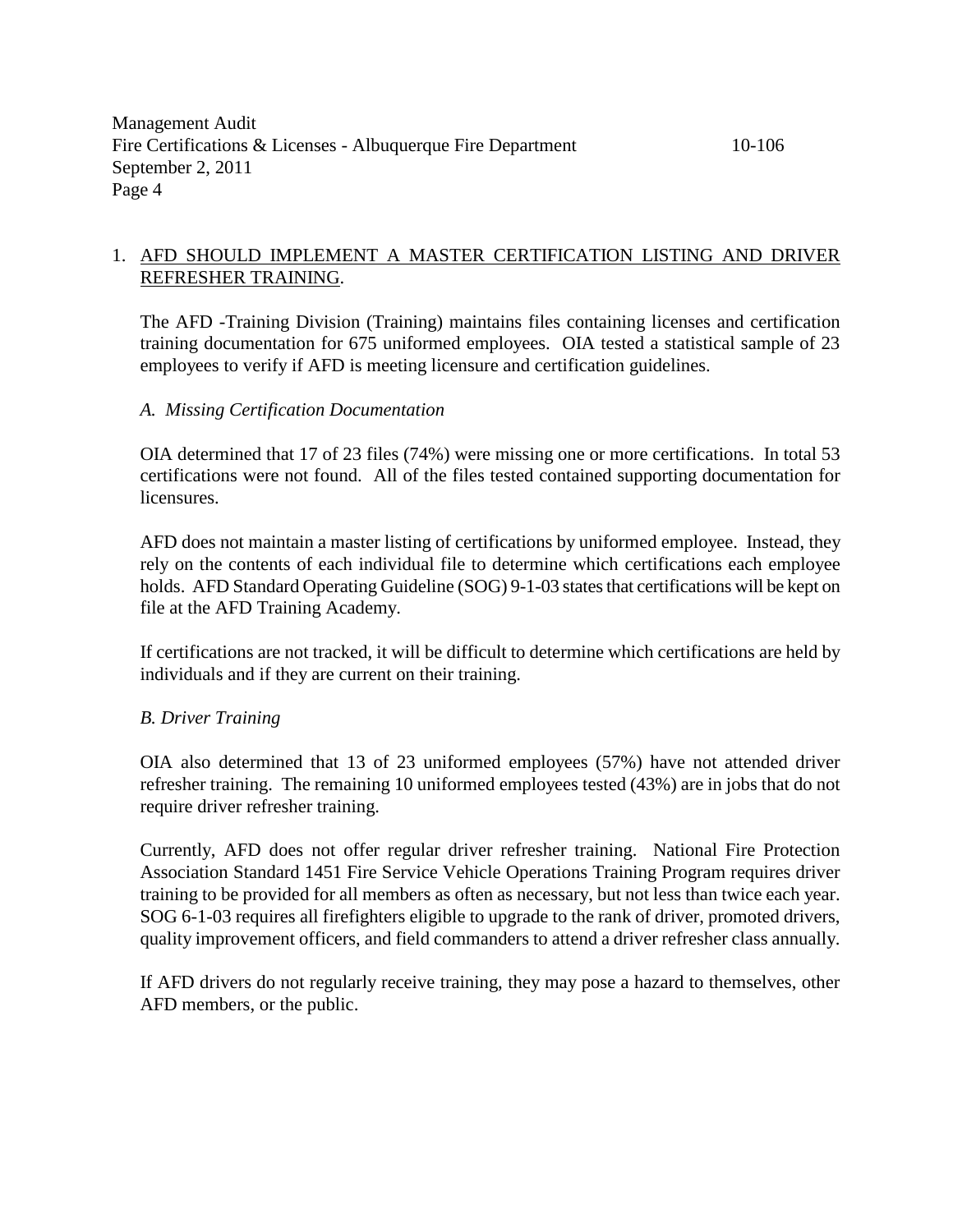#### RECOMMENDATION

AFD should create a master certification listing to ensure that all uniformed employees holding certifications are current on their training. AFD should provide driver refresher training at least twice a year in order to meet professional standards.

#### RESPONSE FROM AFD

*"A master certification listing that includes all uniform employees can be created and maintained.* 

*"The department agrees that driver refresher training would improve performance. The department has over 300 personnel that would require driver refresher training. NFPA 1451 requires hands-on training at least twice a year for personnel with driving responsibilities. The Training Division will be tasked with developing a training regimen that meets the requirements."*

## ESTIMATED COMPLETION DATE

*"The master certification listing that includes all uniform employees will be completed by the end of FY12. A driver refresher training program can be implemented to FY12."*

## 2. AFD SHOULD FOLLOW PERSONNEL RULES AND REGULATIONS IN RELATION TO TRAINERS, EDUCATIONAL LEAVE, AND OUTSIDE EMPLOYMENT.

AFD-Training has 19 trainers. OIA tested all 19 trainers to determine if:

- Trainers submitted current Request for Permission to Engage in Employment Outside the City of Albuquerque (Outside Employment) forms.
- Trainers had time coded as Work Off Site (WOS) in the TeleStaff scheduling system.
- WOS time was job related, or for outside employment.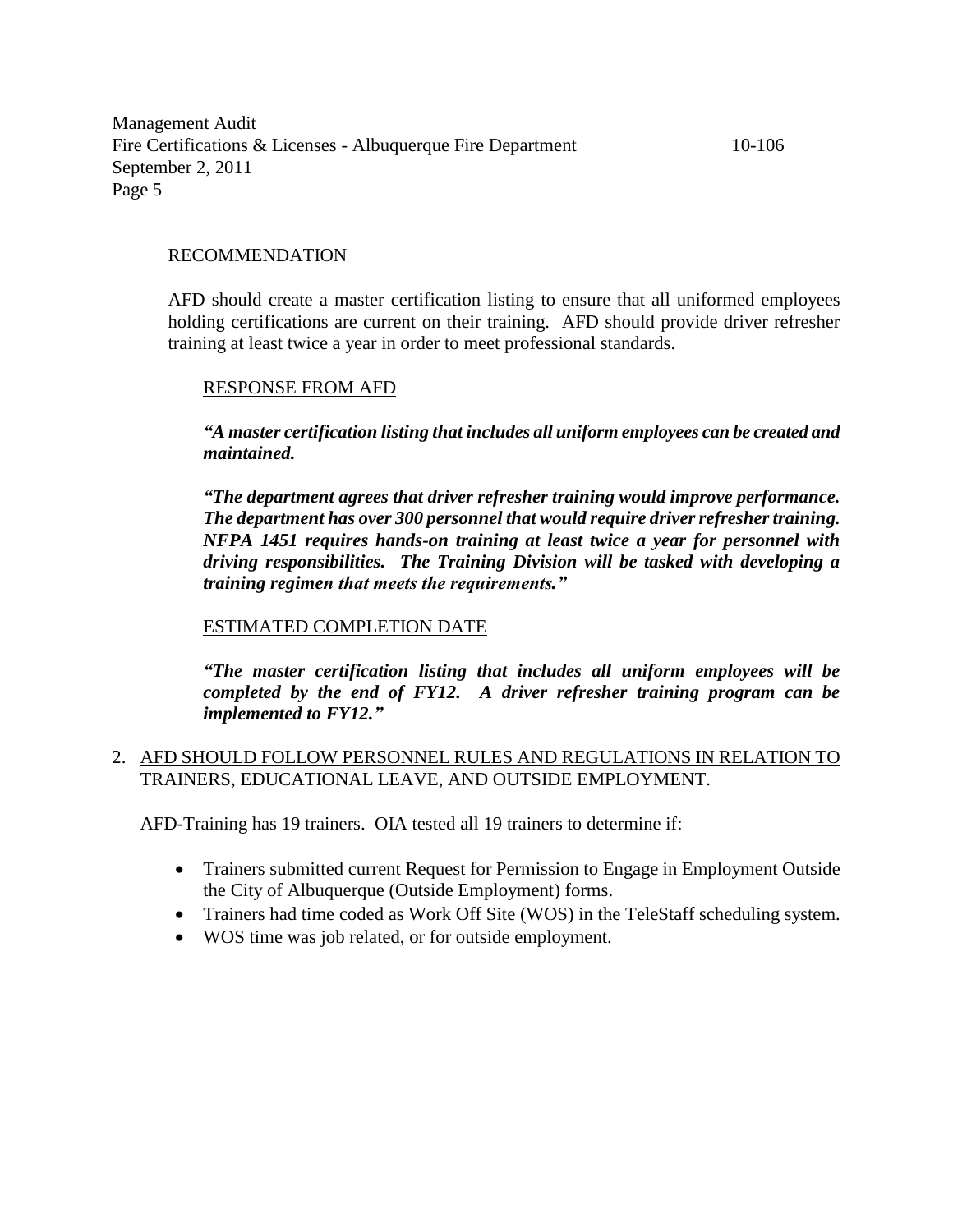## OIA identified the following:

#### *A. Approval to Serve as a Trainer*

An AFD employee, who serves as a trainer for an organization outside of the City, did not receive written approval from the AFD Chief or the Chief Administrative Officer (CAO). AFD was not aware of this requirement.

City Personnel Rules and Regulations *Section 310.4 Expert Witnesses/Trainers* requires that employees who are requested to serve as a trainer must receive the written approval of the department director or the CAO.

If trainers do not get the required written approval, a conflict might result between the employees' official duties and the organization for which they provide training. The conflict may result in defamation, embarrassment, or discredit to the City.

## *B. Educational Leave*

While reviewing the trainers' time coded to WOS, OIA identified an AFD employee that was granted educational leave of six hours a week to attend courses that were not requirements of the individual's job. These hours were coded as three hours WOS and three hours Other Paid Absence. The educational leave occurred during the period September 2009 through April 2010. AFD could not provide relevant documentation approving the leave. Management stated that a former AFD Deputy Chief, approved the leave and they are not sure why the educational leave was granted.

City Personnel Rules and Regulations *Section 502.2 Conditions of Educational Leave* states:

- (B) If the department director determines that a course or seminar is a requirement for the employee's current position, the employee will receive leave with pay to attend and such time will be recorded as Work Off Site.
- (C) If an employee is enrolled in a course approved by the Training and Education Committee and meets the criteria established in 502.2 (A), the department director, may grant educational leave not to exceed three (3) hours per week.

This was an inappropriate use of paid leave, and did not benefit the City.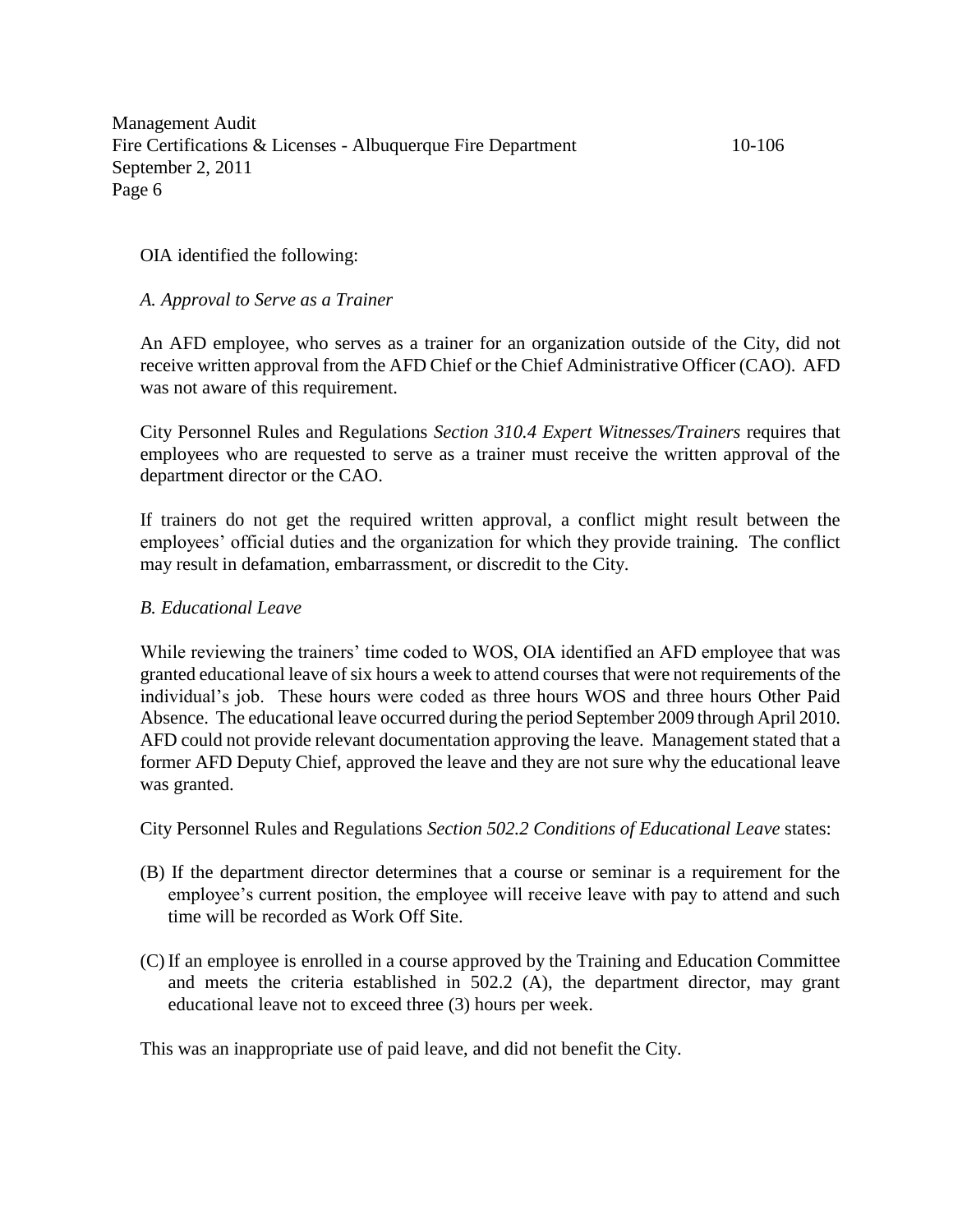## *C. Outside Employment Forms*

While reviewing the personnel files of the 19 AFD trainers, OIA identified:

- Five of 19 trainers (26%) who participate in employment activities outside the City did not have a current Outside Employment form.
- One of 19 trainers (5%) had a current Outside Employment form, but it was not signed by the CAO.
- Thirteen of 19 trainers (69%) did not participate in employment activities outside the City.

AFD stated that it has not been ensuring its employees are turning in the Outside Employment form. City Personnel Rules and Regulations *Section 310.2 Approval of Outside Employment* requires employees to submit requests prior to engaging in outside employment, and to renew the requests in January each year.

If Outside Employment forms are not submitted and properly approved, the City has no assurance that a conflict will not result between the employees' official City duties and their outside employment.

## RECOMMENDATION

AFD should ensure that:

- Employees who serve as trainers outside of the City receive written approval from the AFD Chief or the CAO.
- It follows City Personnel Rules and Regulations when granting educational leave to employees.
- Employees who participate in outside employment submit the required form.
- Outside Employment forms are approved by the CAO.

AFD should change the educational leave taken by the employee to either his vacation or compensatory time.

## RESPONSE FROM AFD

*"As defined in City Personnel Rules and Regulations Section 310.4 and within the scope of the Audit, the only trainers our department has would be those employees*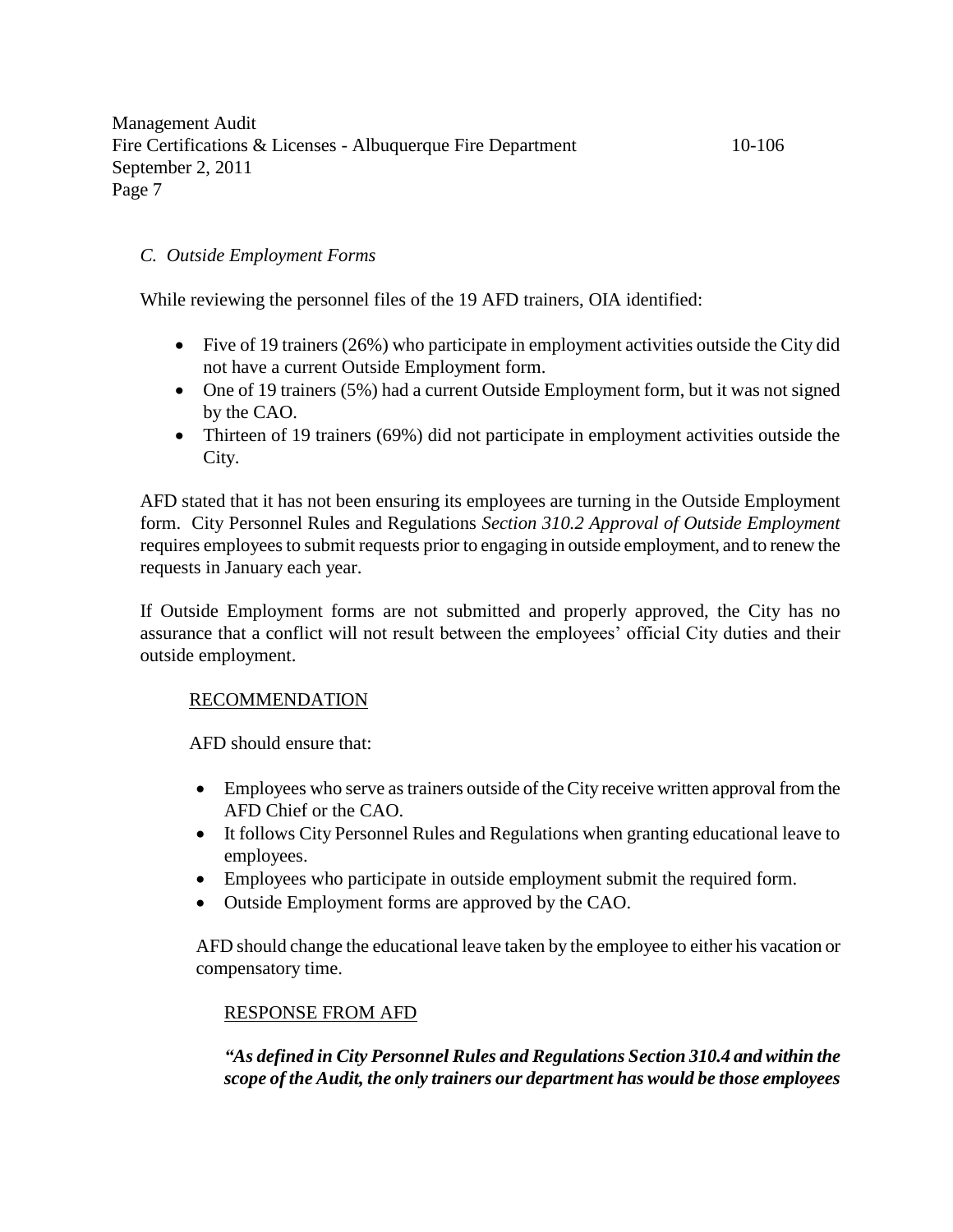*that hold a teaching position as a form of outside employment. The department will ensure that employees that serve as trainers outside of the City receive written approval from the Fire Chief. The department will also ensure employees that participate in outside employment turn in the Outside Employment form. These improvements can be implemented in the fall of 2011 so that the required documentation is submitted as required in January 2012.*

*"Section 18.3 of the Agreement between the City of Albuquerque and the Albuquerque Area Fire Fighters Union, IAFF Local 244, City Chapter, states "Bargaining unit members may be granted leave to attend courses at the high school, vocational school, or college level. Requests for leave will be judged on the basis of job performance and the department workload". This is in conflict with Section 502.2 of the City Personnel Rules and Regulations that states a course or seminar has to be a "requirement for the employee's current position". In following the language in the Agreement, the department believes it followed policy correctly.*

*"As for the number of hours granted for educational leave, the department did err in granting both WOS and OPA for attendance. The department will adhere to the Section 502.2 that limits educational leave to 3 hours per week.*

*"The department disagrees with the finding that the time granted for educational leave did not benefit the City. The education and training received by the department member while on leave did benefit our firefighters. Training based on the education received was provided to all department members as a portion of a continuing education compliment required to maintain EMS licensure. All courses being considered for continuing education are approved and assigned a CE number by the EMS Bureau. The Bureau found benefit in the educational material, as did the department. Finally, given that the employee was granted the educational leave by a ranking supervisor, the department does not intend to change the educational leave granted to either vacation or compensatory time."*

#### ESTIMATED COMPLETION DATE

*"A submission of outside employment forms are completed in January of each year but is a continuous process as employees engage in outside employment throughout the year."*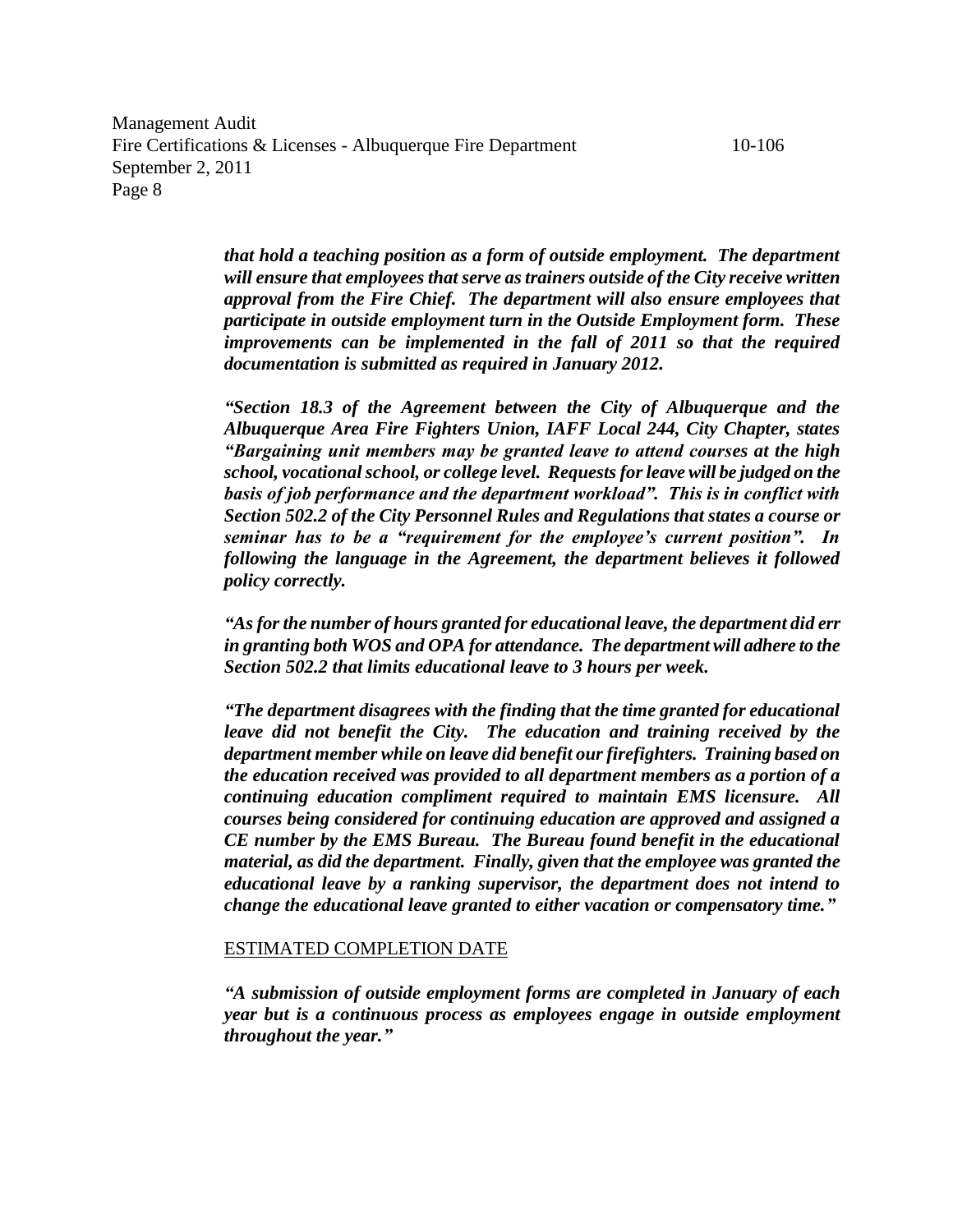## AUDITOR'S COMMENT

The Para Captain who was granted the educational leave oversees AFD EMS training. The Para Captain stated to the auditor that he was going to school to be an airplane mechanic because that was something he wanted to do when he retired from AFD in the next couple of years. The department states that time granted for educational leave did benefit the City. The benefit to the City is not clear.

## 3. AFD SHOULD MONITOR ALL FISCAL RESPONSIBILITIES ASSOCIATED WITH CPR CARDS.

While performing test work on the security of training records, OIA learned an AFD Training employee (AFD trainer) keeps a supply of Cardiopulmonary Resuscitation **(**CPR**)** cards locked in a filing cabinet in his office. According to the AFD trainer, the cards are issued to AFD uniformed employees when they complete training to maintain their EMT license. AFD also sells the cards to third party customers who provide CPR training to the public at a price of \$5 per card. AFD provided documentation for 173 cash/check transactions for CPR card revenue that totaled \$26,817, for the period July 2009 through March 2011, for OIA to review.

## A. *Verification and Reconciliation*

OIA reviewed 18 batches and determined:

- Four of 18 (22%) consisted of cash, checks, or a combination, totaled \$2,182, did not show evidence of ever being deposited with DFAS-Treasury Division (Treasury)
- Seven of 18 (39%) included Accounts Receivable  $(A/R)$  transactions, totaled \$2,859, for which it could not be determined if payment had been received by the City.
- One of 18 (6%) posted to the wrong general ledger (G/L) account

AFD-Accounting Division (Accounting), was not aware of these issues. AFD-Accounting management stated that they do not have a process for dual verifying and logging cash received, or reconciling cash and checks deposited with DFAS-Treasury to the G/L to verify they have been posted. AFD-Accounting also stated that they do not have a process for reconciling accounts receivable to the G/L.

City Personnel Rules and Regulations *Section 301.11 City Funds*, states that employees are personally accountable for City money over which they have possession or control. *AI 2-2:*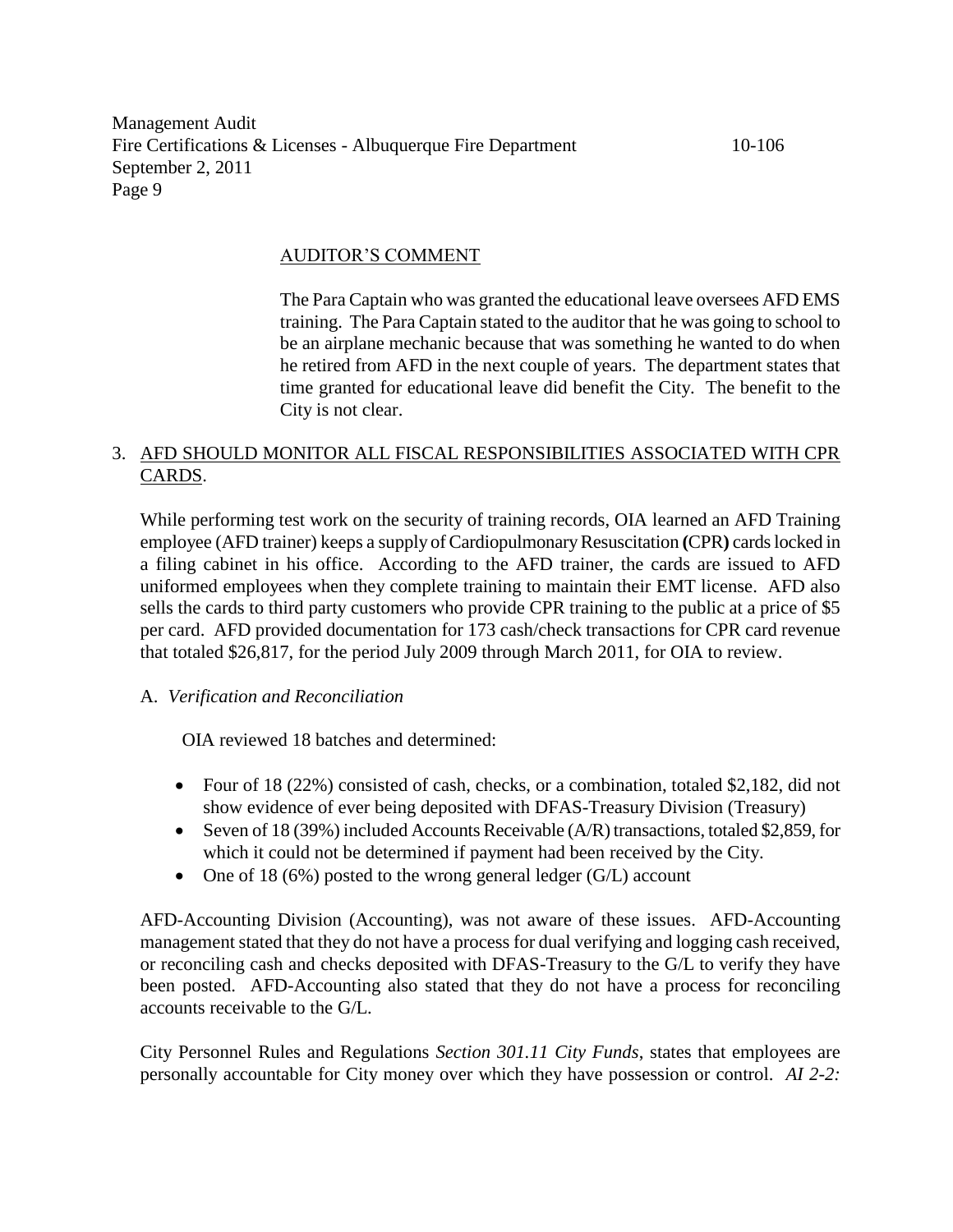*Credit, Collection and A/R Policy, Section E. 9. Monitoring and Reconciliation of Accounts,* requires departments to reconcile their A/R to the City G/L monthly.

## *B. Deposit of Funds Received*

The AFD trainer stated that he receives cash and checks directly when he sells CPR cards. In some cases, the AFD trainer asks AFD-Accounting to setup an A/R to bill his customers. The AFD trainer told OIA that he turns in the batches consisting of cash, checks, and billing requests to AFD-Accounting on a monthly basis.

OIA determined that the AFD trainer held the funds received from selling CPR cards an average of 38 days before he submitted them to AFD-Accounting. The AFD trainer stated that in the past, when he has tried to submit his funds to AFD-Accounting, there is not always someone available to receive them, which makes it very inconvenient.

OIA determined that four of the 18 batches (22%) were held for more than 24 hours before they were deposited with DFAS-Treasury. AFD-Accounting management stated that they are not sure why the four batches were held for more than 24 hours.

*AI 2-8: Handling Deposit of Public Monies* requires persons depositing public funds to deliver them directly to DFAS-Treasury before close of the business day following receipt of such funds.

## The City *Cash Handling Manual* states,

"All cash received by the City must be deposited with the City Treasurer or with the City's fiscal agent within 24 hours of receipt, unless otherwise directed and approved by the Treasurer. Any employee who does not deposit City money in a timely manner may be subject to disciplinary action."

When cash and checks are not deposited within 24 hours of receipt they are at risk of being lost or misused.

## C. *Inventory Records*

The AFD trainer could not provide an inventory listing of the CPR cards, and stated that he had never been requested to provide one. GFOA recommends periodic verification of inventories, and states that management should periodically compare data in accounting records to what they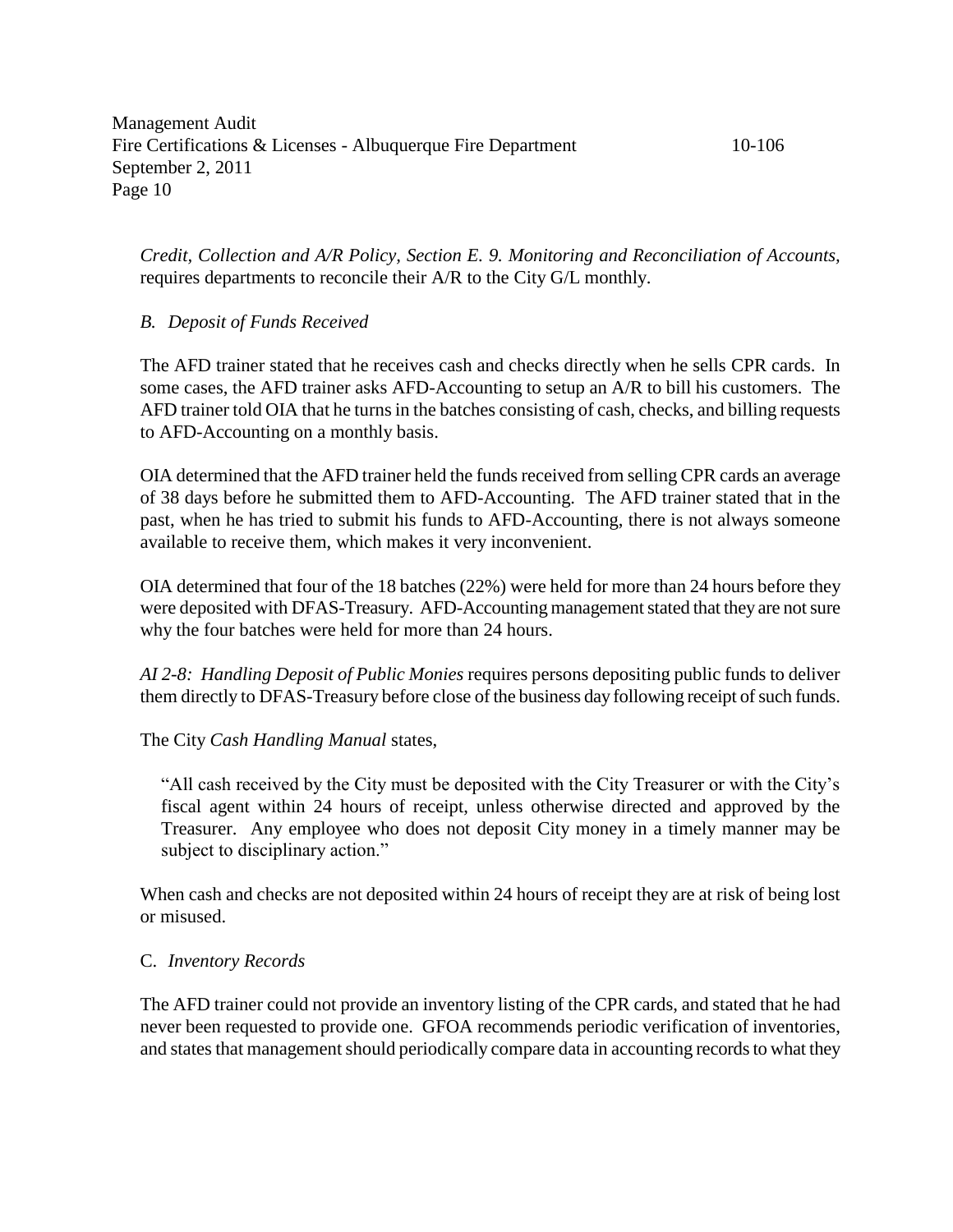represent. If AFD does not maintain an inventory listing, there is an increased risk that City assets may be misused.

## *D. Separation of Duties*

The AFD trainer is responsible for the receipt of cash and checks for the sale of CPR cards. The same individual submits batches of cash and checks for deposit to AFD-Accounting and also authorizes transactions requiring an invoice to be mailed out requesting payment.

GFOA states that incompatible duties enable one individual to commit an irregularity and then conceal it in the ordinary course of duties. Incompatible duties should be separated among different individuals within the same department. The following three functions are considered to be incompatible: authorization of transactions, record-keeping, and custody of assets.

## RECOMMENDATION

AFD should develop a process to manage the CPR card inventory and the revenue from the sale of the cards that include:

- Reconciling cash and  $A/R$  to the  $G/L$  monthly
- Ensuring that funds are deposited within 24 hours of receipt
- Creating and maintaining an inventory of CPR cards
- Ensuring separation of duties

AFD should determine why batches of cash and checks could not be reconciled to deposits in the G/L.

## RESPONSE FROM AFD

*"The AFD Fiscal division and AFD EMS training division have implemented City procedures for the tracking and reconciliation of monies. The AFD training Captain has developed a spread sheet that tracks the number of CPR cards on hand and those disbursed to AFD personnel and Civilians. The monies are now tracked by a separate identified member of the AFD training staff and all funds are remitted to the fiscal Division at the end of each day by the close of business.*

*"The authorization of transactions is the responsibility of the EMS Division Commander and will be executed by the AFD Fiscal Division."*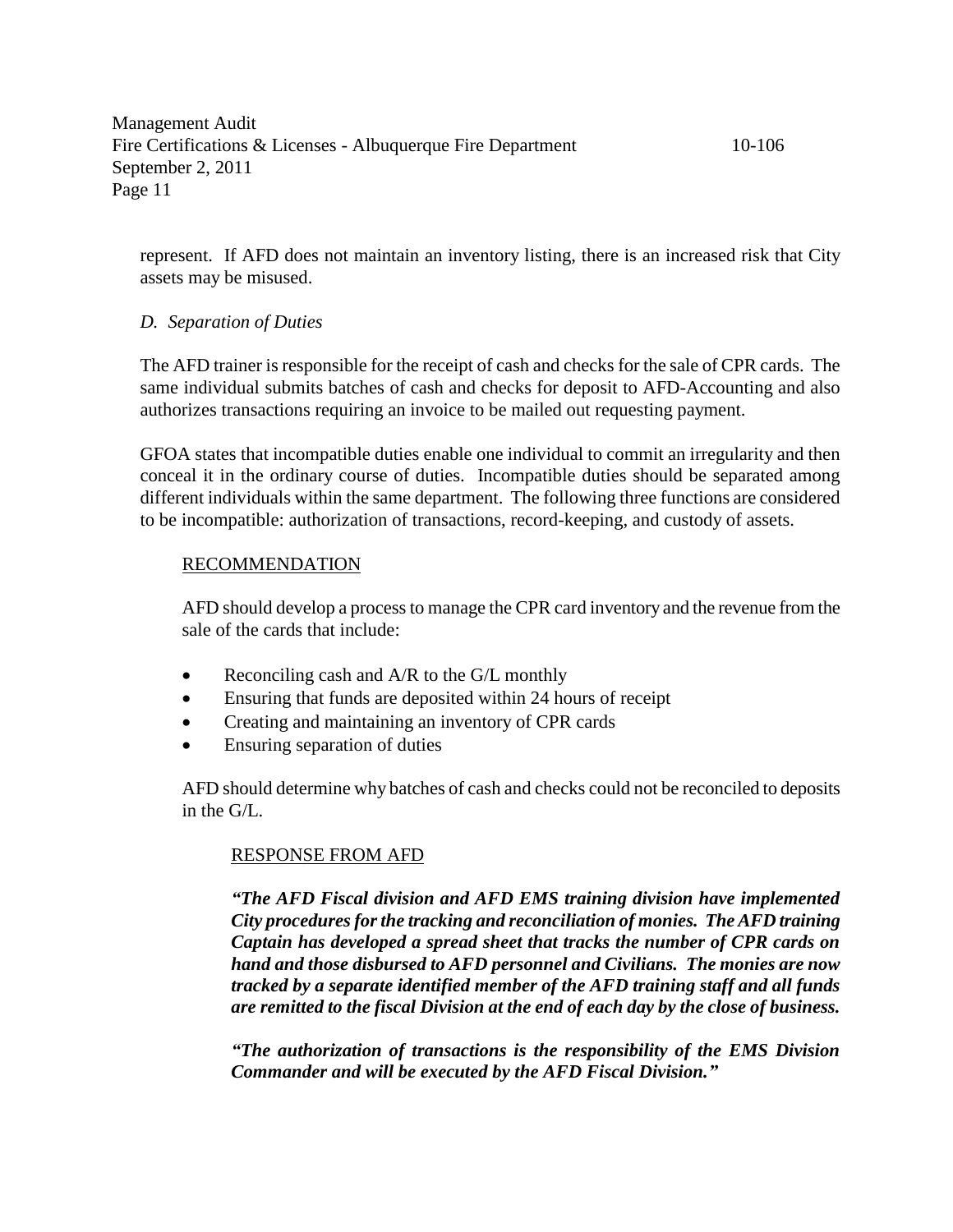## ESTIMATED COMPLETION DATE

## "*Currently implemented."*

## 4. AFD SHOULD ENSURE USERS WITH SYSTEM ACCESS REGULARLY CHANGE THEIR PASSWORDS.

#### *Fire Record Management System (RMS)*

Twelve AFD employees have user access to the Fire RMS Training Module. OIA tested the security of the Fire RMS Training Module by trying to login in as each of the 12 users. OIA successfully logged in as four of the 12 users  $(33%)$ :

- Two of four users have administrator level access which allows them to update and change files, records, and data within the entire Fire RMS. These users have access to AFD related incidents, such as fires and other 911 related emergencies, in addition to training records.
- Two of four users have training level access which allows them to input information and change records in the Fire RMS training module.

OIA determined that the four users had not changed their passwords from the initial defaults assigned to them when they were granted access to Fire RMS. The Fire RMS does not have the ability to force users, and AFD does not have a written policy requiring users to change their passwords regularly.

## *B. Incident Qualifications System (IQS)*

OIA became aware of the IQS while performing test work of AFD certifications. AFD uses the IQS to track qualifications, experience, and fitness levels for the Wild Land certification. Five AFD employees have user access to the IQS. OIA successfully logged in as two users:

- One of the two users had never changed the default password.
- One of the two users had a very simple password that was easy to guess.

Both users had access to records that included social security numbers.

CobiT's Security Plan suggests having procedures to implement and enforce policies and standards and providing security awareness and training.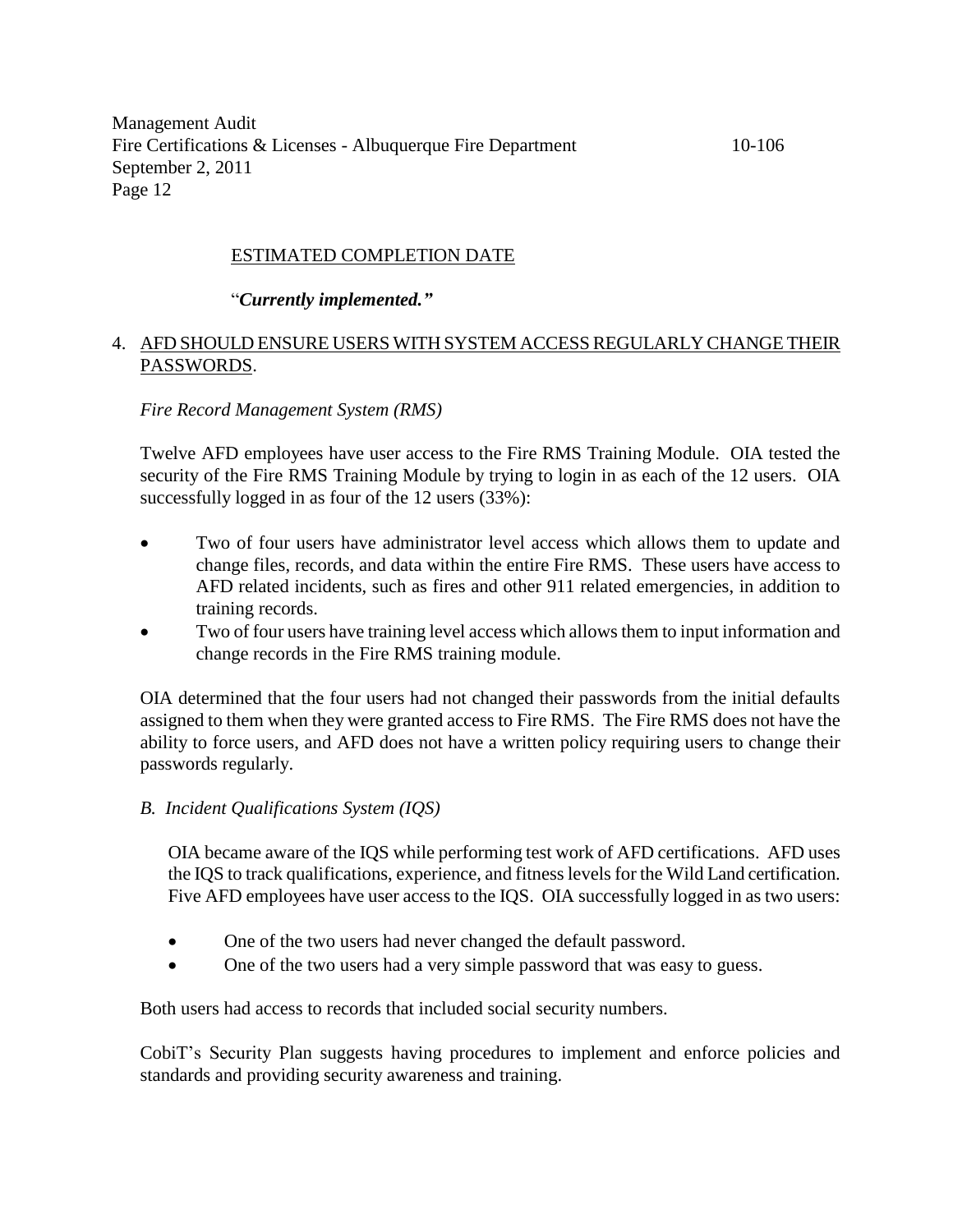If users do not regularly change their passwords, unauthorized individuals might be able to gain access to and/or update confidential information.

## RECOMMENDATION

AFD should:

- Establish policies and procedures requiring users to change their passwordsregularly.
- Ensure that any newly implemented information technology systems have the ability to force users to change their passwords regularly.

## RESPONSE FROM AFD

*"AFD will be upgrading the Fire RMS program this fiscal year. The upgrade will include an automatic rotating password configuration. This will require the user to change their password at identified intervals. Prior to the implementation of the upgraded program, a memo on procedures regarding password development and change intervals will be disbursed. These procedures will be utilized for all technology platforms within AFD. The limiting factor in reference to the upgraded Fire RMS is training. The new program will require that all personnel receive training in its use. The program has changed somewhat and requires a change in the method in which data is entered. The projected training would take place during a previously scheduled training / CE cycle. This is slated to begin in September 2011.*

*"The department will establish policies and procedures that require members with IQS access to change their passwords regularly. This improvement can be implemented immediately."*

## ESTIMATED COMPLETION DATE

*"In process and coincides with software upgrades."*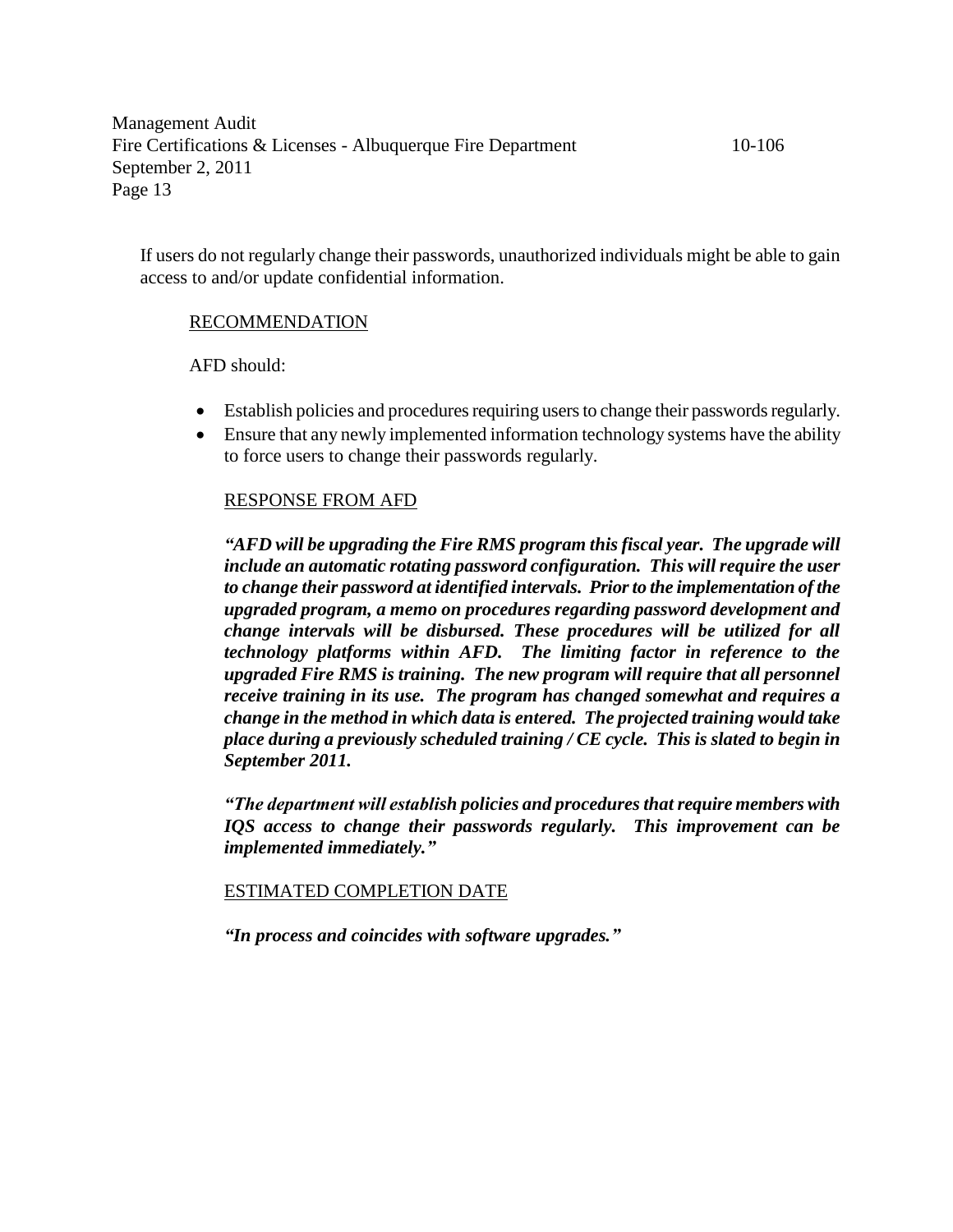## 5. AFD SHOULD IMPLEMENT EMERGENCY MEDICAL SYSTEMS BUREAU RECOMMENDATIONS THAT HAVE NOT BEEN IMPLEMENTED.

The New Mexico Department of Health Emergency Medical Systems (EMS) Bureau audited the AFD Training Division in April 2005. OIA performed test work to determine if AFD implemented 11 recommendations made by the EMS Bureau, and determined the following:

**Recommendation:** (1) Assign an additional full time equivalent (FTE) with database management experience to the AFD Training EMS Section.

**What AFD Did? (2)** Per discussion with AFD personnel, review of personnel files, and PeopleSoft Human Resource (HR) system data, OIA determined that AFD has had someone assigned to the Training Division as an additional FTE with database experience since July 2005.

**Implemented? (3)** Fully Implemented

- **(1) – Recommendations made by the EMS Bureau**
- **(2) – What AFD did to implement the recommendation, and test work performed by OIA**
- **(3) – Fully, Partially, or Not Implemented**

**Recommendation:** Ensure documentation in training files is complete.

**What AFD Did?** OIA sampled 23 training files and determined that all 23 contained EMS training documentation.

**Implemented?** Fully Implemented

**Recommendation:** Follow the hour and content requirements of the NM refresher blueprint found in the EMS guidelines.

**What AFD Did?** OIA reviewed the 2009 and 2011 EMS refresher training for Basic & Intermediate (Int) emergency medical technicians (EMT), and Paramedic EMTs. Both the 2009 and 2011 EMT Basic and Int, and the 2011 EMT Paramedic refresher training met the EMS guidelines. The 2009 EMT Paramedic refresher training was one hour short on Trauma Emergency training.

**Implemented?** Fully Implemented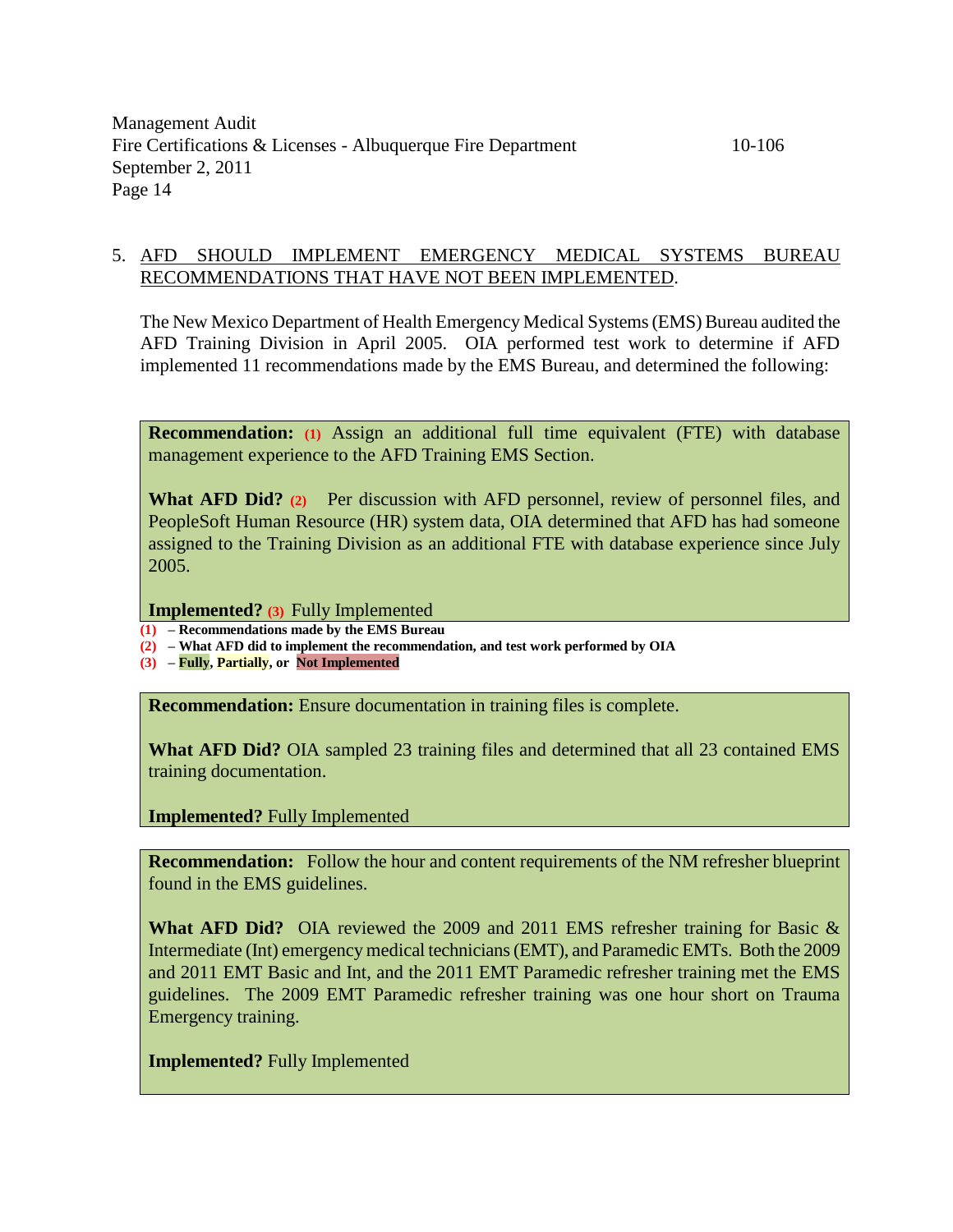**Recommendation:** Do not use carded courses to meet multiple or additional Continuing Educations (CE) requirements.

**What AFD Did?** OIA sampled 23 employees, reviewed the CE history log for each individual and determined that card courses were not applied towards the CE hours requirement.

**Implemented?** Fully Implemented

**Recommendation:** Cross reference sign-in rosters to the individual CE Summary Sheet.

**What AFD Did?** OIA sampled 23 employees, reviewed the CE history log for each individual and determined all 23 cross referenced with the sign-in rosters.

**Implemented?** Fully Implemented

**Recommendation:** Comply with American Heart Association (AHA) process and issue certification cards after course is successfully completed.

**What AFD Did?** OIA sampled 23 employees, determined when the AHA course was completed, and compared to when the card was issued. All 23 employees were issued AHA cards after the courses were completed.

**Implemented?** Fully Implemented

**Recommendation:** Contact the AHA and request a systems review.

**What AFD Did?** OIA determined that AFD received and passed a training center review on July 18, 2006. OIA also reviewed AFD's most recent AHA training center review on April 16, 2010, and verified that AFD passed.

**Implemented?** Fully Implemented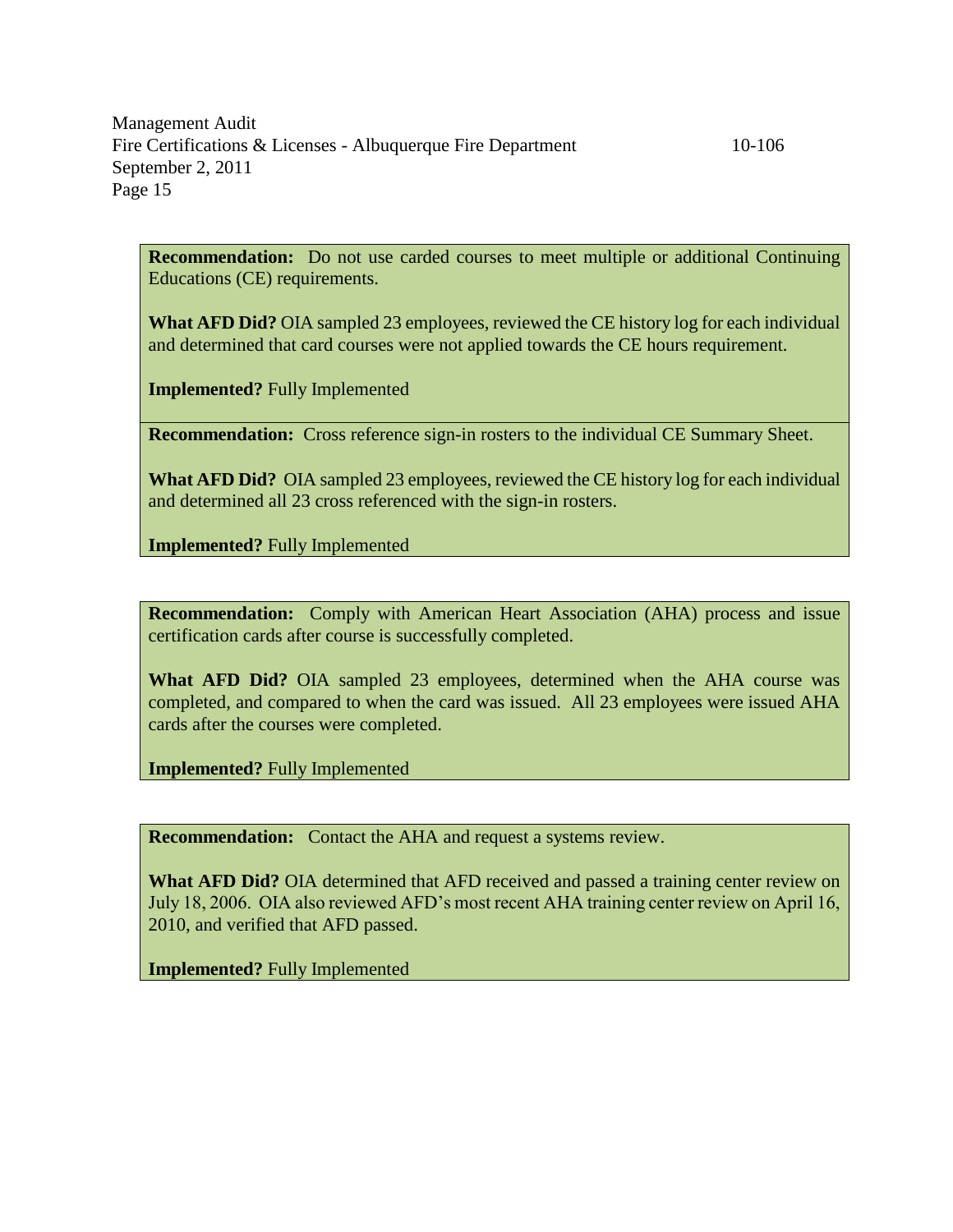**Recommendation:** Review computer software for adequacy of tracking CE, EMS refreshers, and AHA certification**.**

**What AFD Did?** AFD implemented the Fire RMS, which tracks CE, but not EMS refreshers, or AHA certifications

**Implemented?** Partially Implemented

**Recommendation:** Stop altering original documentation in training files.

**What AFD Did?** OIA sampled ten class rosters from 2010 and identified one (10%) in which the EMS trainer signed off as "Cadre" with his initials. Per OIA's discussion with the AFD EMS trainer, during the April 2005 audit an EMS auditor told him (EMS trainer) this would be alright to do. The EMS Bureau told OIA that this is not an approved practice. OIA reviewed the remaining 168 rosters and did not find any others in which the EMS trainer signed off.

**Implemented?** Partially Implemented

**Recommendation:** Include a verification and affidavit statement with original signature on the CE Summary Sheet.

**What AFD Did?** OIA sampled 23 employees, reviewed the CE summary sheets, and determined that all 23 were signed with the original signature of the AFD EMS trainer, but did not include a verification of affidavit statement.

**Implemented?** Partially Implemented

**Recommendation:** Date refresher course certificates at the end of course completion**.**

**What AFD Did?** OIA sampled 23 training files, and determined all 23 certificates were dated July 10, 2009. Per discussion with the AFD EMS trainer, on page 22 of the EMS audit report in the AFD response, a conversation between AFD and the EMS Bureau is documented indicating this is an ok practice. Per discussion between OIA and the EMS Bureau, AFD must have misinterpreted this conversation.

**Implemented?** Not Implemented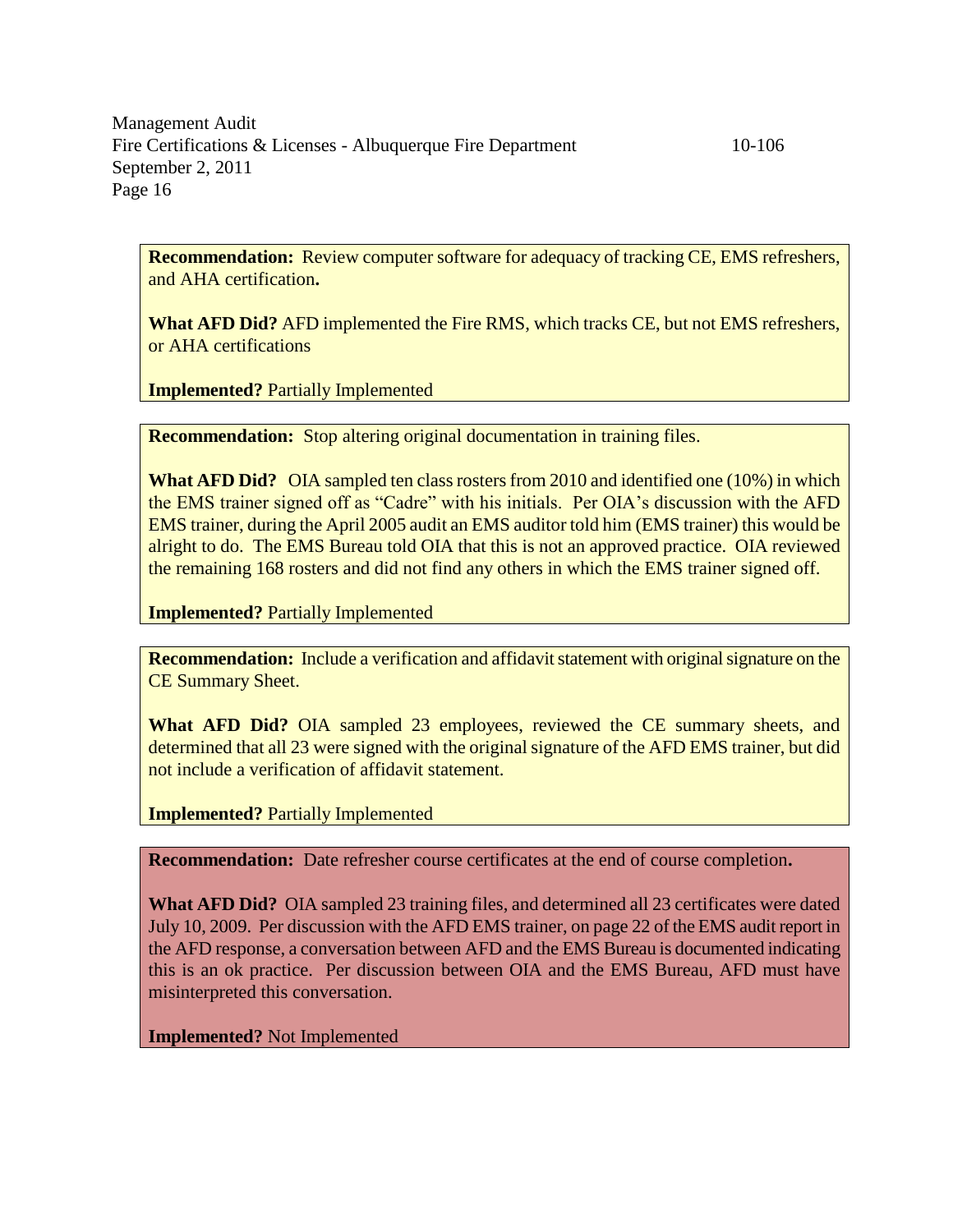#### RECOMMENDATION

AFD should implement the recommendations that were not fully implemented.

#### RESPONSE FROM AFD

*"AFD will review Computer software for adequacy of tracking CE, EMS refreshers and AHA certification. The upgraded version of Fire RMS to be implemented in December 2011 – January 2012 will address electronic tracking of AHA certifications and refresher hours. AFD will stop altering original documentation in training files. This practice has been addressed and in areas where confusion may exist, AFD has elected to implement the most current procedures utilized and enforced by the EMS bureau, i.e. Signatures of class rosters will reflect appropriately those in attendance and those instructing. AFD will date refresher course certificates at the end of course completion and will initiate a conversation with the EMS bureau to clarify the concerns. Implementation of the appropriate direction will take place upon explanation."*

## ESTIMATED COMPLETION DATE

*"Ongoing."*

## **CONCLUSION**

This audit will help AFD identify and implement controls for monitoring fiscal responsibilities, comply with applicable rules and regulations relating to training and outside employment, and identify controls to protect data and confidential information.

The Accountability in Government Oversight (AGO) Committee has requested a follow up be conducted on this audit in approximately 60 days. The follow up will be presented at the December 14, 2011 AGO meeting for approval. AFD should prepare a detailed plan to demonstrate how it will implement the recommendations.

We appreciate the assistance and cooperation of AFD personnel during the audit.